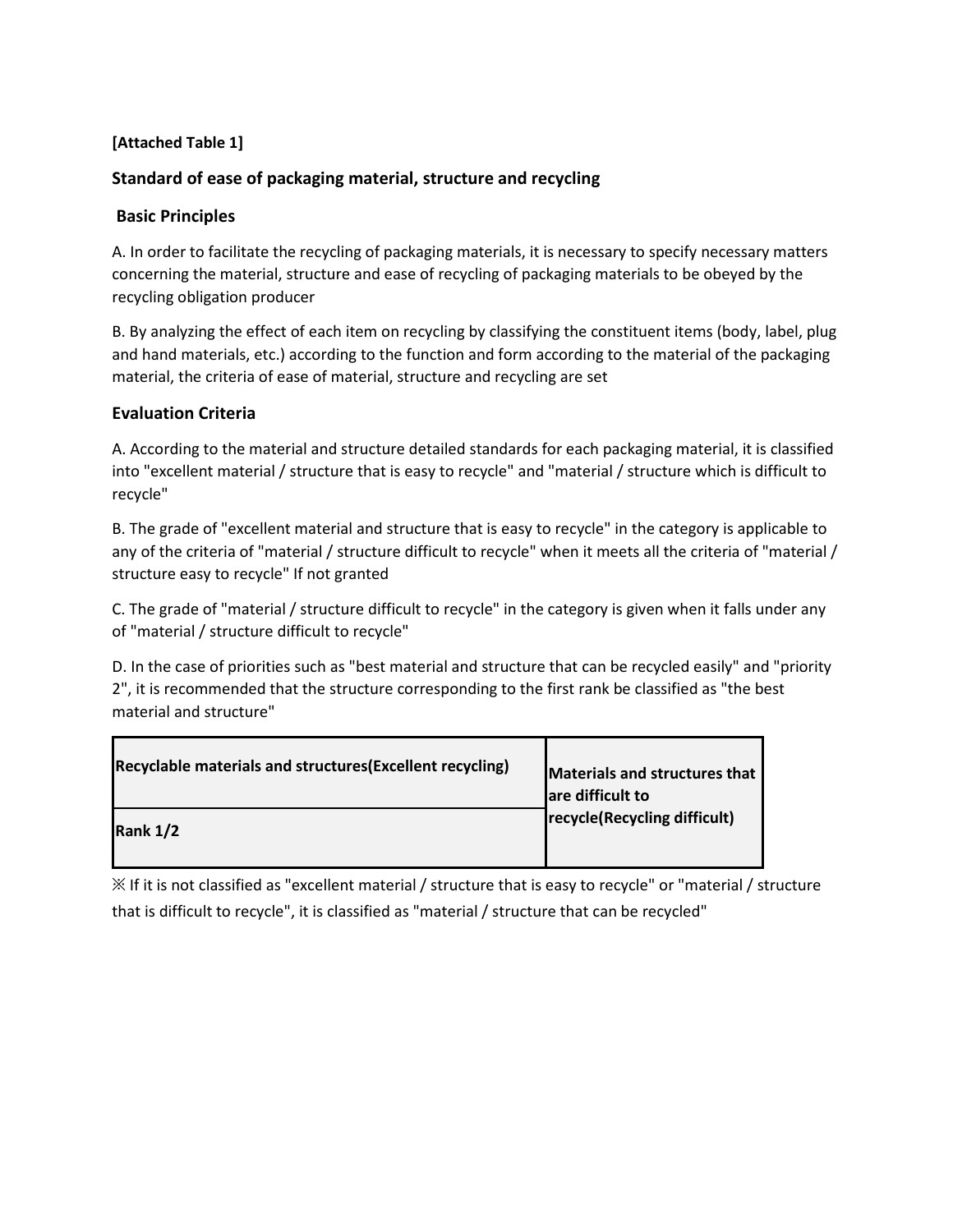# **Detailed criteria for material / structure improvement for each packaging material**

## **1. Carton packing material**

|                          | Excellent material and structure that<br>can be easily recycled | Materials and structures that are<br>difficult to recycle                  |
|--------------------------|-----------------------------------------------------------------|----------------------------------------------------------------------------|
| body                     | • Transparent film coating / barrier<br>structure               | • Aluminum composite structure<br>• Uses non-bleached pulp                 |
| Cap and<br>the<br>others |                                                                 | • Plastic stoppers or forming<br>structures that are difficult to separate |

### **2. Glass bottle packaging material**

| 구부                       | Excellent material and structure that<br>can be easily recycled                                   | Materials and structures that are<br>difficult to recycle                                                                                                                            |
|--------------------------|---------------------------------------------------------------------------------------------------|--------------------------------------------------------------------------------------------------------------------------------------------------------------------------------------|
| body                     | • Soda lime material<br>· Colorless, brown, green color                                           | • Material other than soda lime<br>• Colors other than colorless, brown,<br>and green 1)                                                                                             |
| label                    | • Detachable label<br>1st place: non-adhesive<br>2nd place: Label using water-soluble<br>adhesive | • Adhesive applied to the front of the<br>label<br>• Print directly on the body (not<br>including shelf life and date of<br>manufacture) or surface coating                          |
| Cap and<br>the<br>others | • Cap and hoop integral structure<br>• Detachable cap                                             | • Metal cap with synthetic resin<br>• Cap-and-hoop detachable structure<br>• The others by Cork, metallic<br>materials (except plug)<br>• Other non-separable caps and the<br>others |

1) Wine bottles, etc., dark green close to black, but also include common non-green · brown color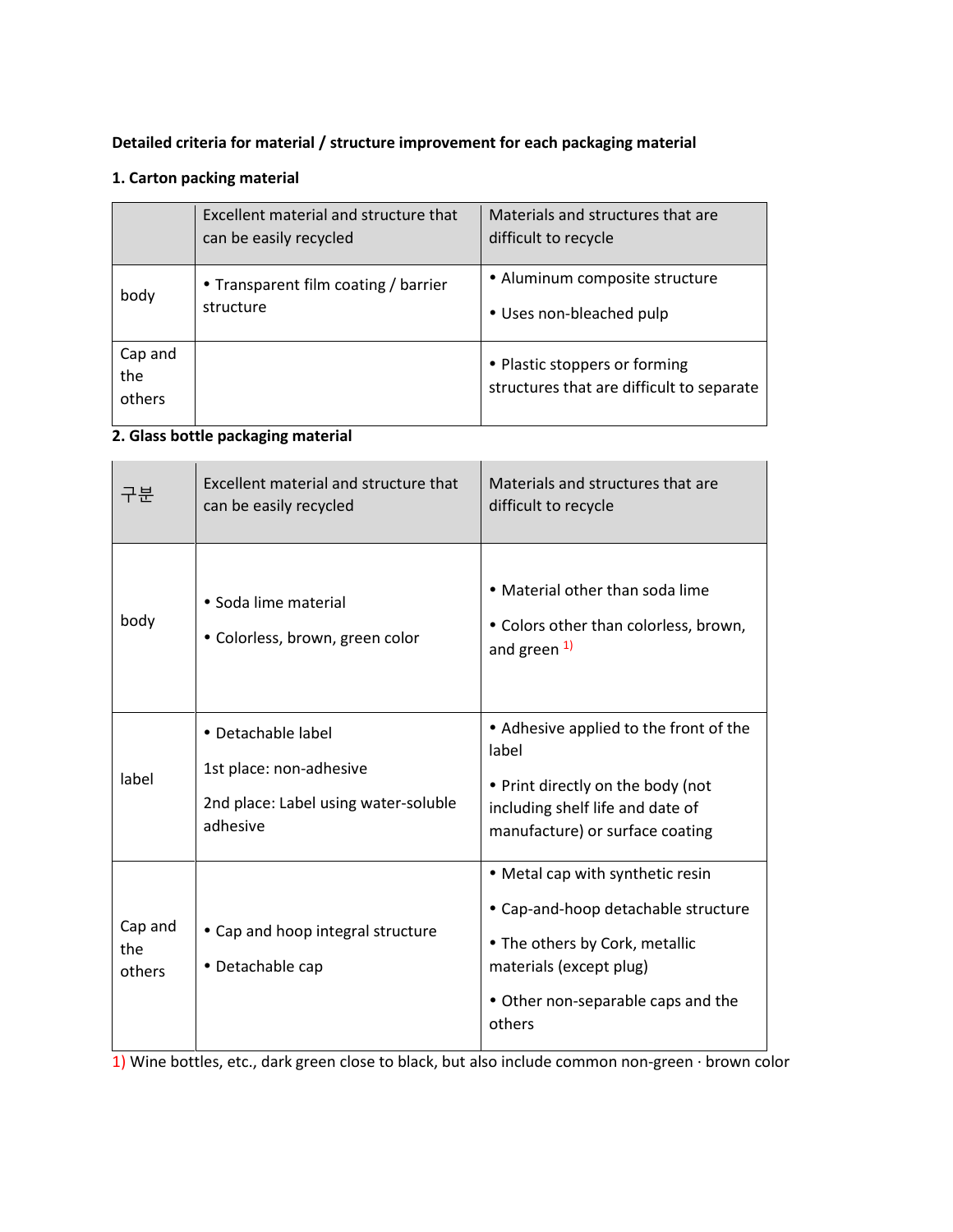# **3. Metal can packing material (canned steel)**

|                          | Excellent material and structure that<br>can be easily recycled | Materials and structures that are<br>difficult to recycle |
|--------------------------|-----------------------------------------------------------------|-----------------------------------------------------------|
| body                     | • Metal can                                                     | • Soldering cans                                          |
| label                    | • Print directly on the body                                    |                                                           |
| Cap and<br>the<br>others | • Meal cap and the others                                       |                                                           |

# **4. Metal can packing material (aluminum can)**

|                          | Excellent material and structure that<br>can be easily recycled | Materials and structures that are<br>difficult to recycle        |
|--------------------------|-----------------------------------------------------------------|------------------------------------------------------------------|
| body                     | • Metal aluminum cans                                           | • Composite materials other than<br>aluminum                     |
| label                    | • Print directly on the body                                    | • Label of material different from<br>body                       |
| Cap and<br>the<br>others | • the same material as the body                                 | • Cap and the others made of material<br>different from the body |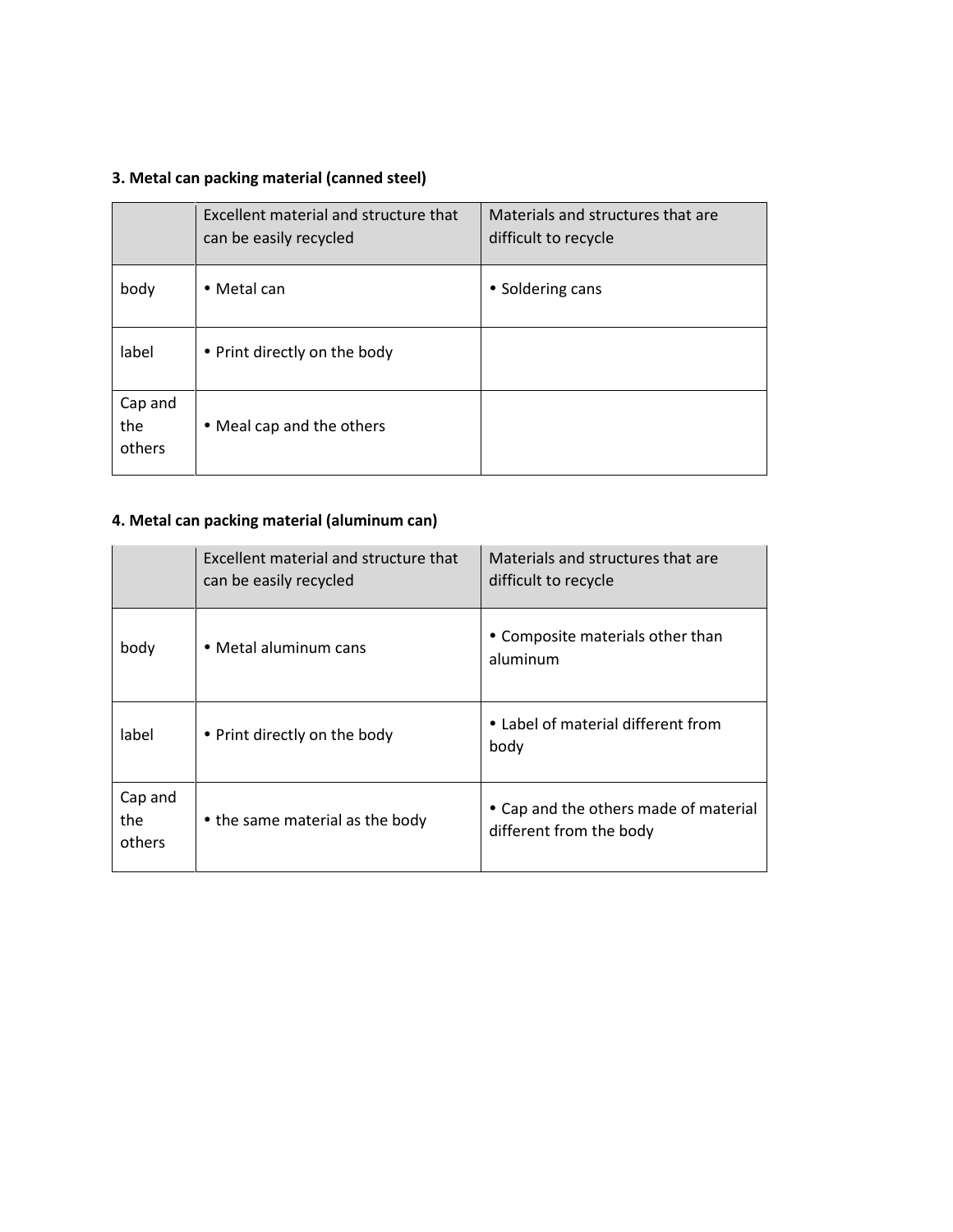## **5. General foam synthetic resin1) single / composite material packaging material**

|                                 | Excellent material and structure that<br>can be easily recycled | Materials and structures that are<br>difficult to recycle                                                           |
|---------------------------------|-----------------------------------------------------------------|---------------------------------------------------------------------------------------------------------------------|
| body                            | • White single material                                         | • Composite material structure<br>• Integration and combination with<br>other materials<br>• Color other than white |
| label, Cap<br>and the<br>others | • Same material as body                                         | • Print directly on the body2)<br>• A label of a different material than<br>the body<br>• PVC-based material labels |

1) Foamed synthetic resin refers to foamed polystyrene (EPS), foamed polypropylene (EPP), foamed polyethylene (EPE) single composite material, foamed synthetic resin single composite material buffer. 2) Good recycling for partial printing (a requirement to be marked on the label)

## **6. Polystyrene paper (PSP) packaging material**

|                                    | Excellent material and structure that<br>can be easily recycled                                                                                                                    | Materials and structures that are<br>difficult to recycle                                                                          |
|------------------------------------|------------------------------------------------------------------------------------------------------------------------------------------------------------------------------------|------------------------------------------------------------------------------------------------------------------------------------|
| body                               | • Single white material                                                                                                                                                            | • Composite material structure<br>• Integration with other materials and<br>combinations<br>• Colors other than white              |
| Label,<br>cap and<br>the<br>others | • Easy-to-separate label, stopper, the<br>others<br>• 1st rank: Same material as the body<br>• 2nd rank: Cap and the others are<br>made up by other material, Easy-to-<br>separate | • Print directly on the body 1)<br>• Label of material different from the<br>body<br>• PVC-based material labels and the<br>others |

1) Good for recycling in case of partial printing (the indispensable matter to be indicated on the label)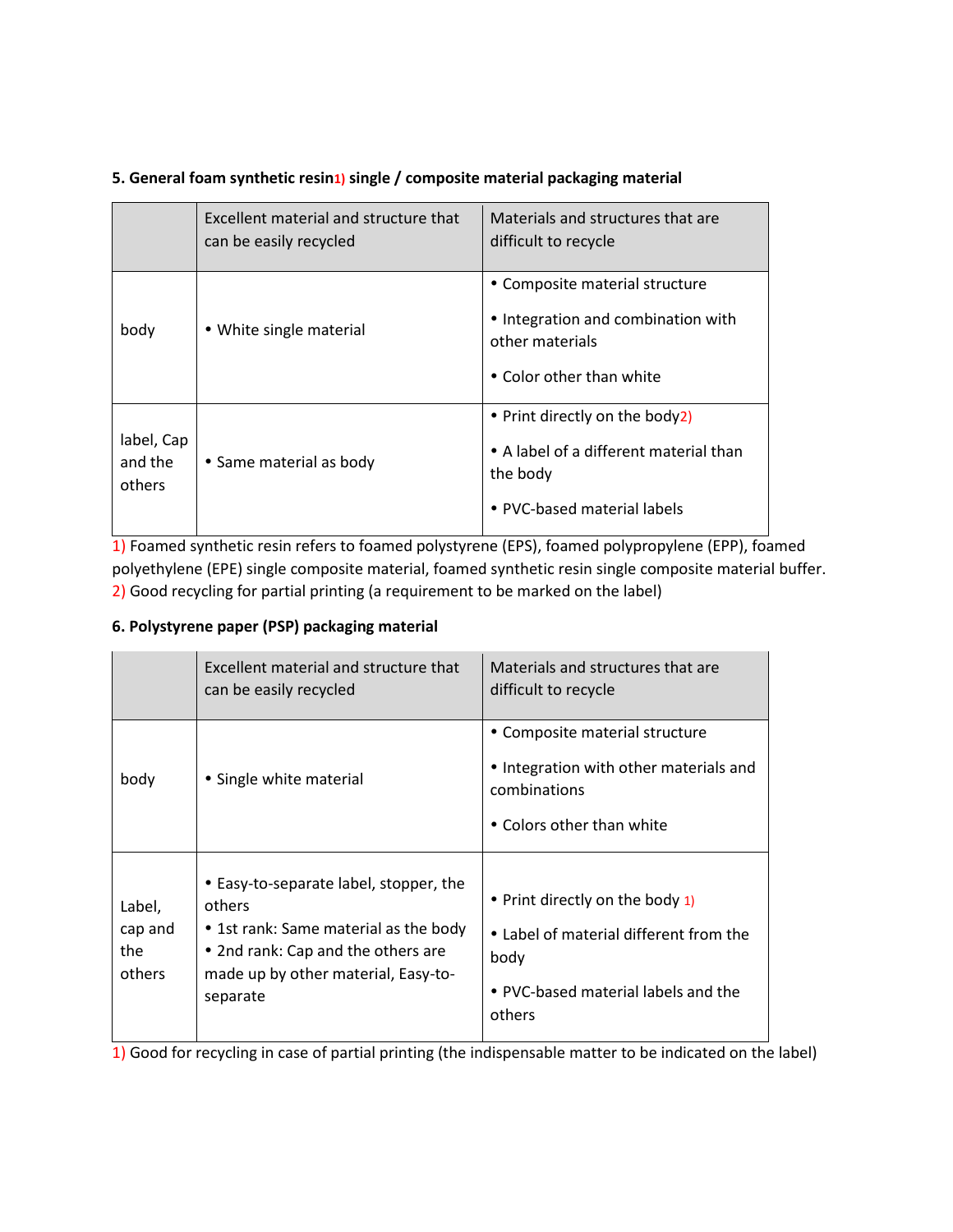### **7. PET bottles**

|                          | Excellent material and structure that<br>can be easily recycled                                                                                                                                                                      | Materials and structures that are<br>difficult to recycle                                                      |
|--------------------------|--------------------------------------------------------------------------------------------------------------------------------------------------------------------------------------------------------------------------------------|----------------------------------------------------------------------------------------------------------------|
|                          | • Colorless single Material                                                                                                                                                                                                          | · Glycol-modified PET resin (PET-G)<br>material                                                                |
|                          |                                                                                                                                                                                                                                      | • Colors other than green in single-<br>material PET bottles (except green for<br>bottled water and beverages) |
| body                     |                                                                                                                                                                                                                                      | • Colors other than brown in<br>composite PET bottles                                                          |
|                          |                                                                                                                                                                                                                                      | • Structure by adhesion and fusion<br>with other materials (composite<br>material)                             |
| label                    | • Structure that enables consumers to<br>easily remove 1)<br>• Synthetic resin material with specific<br>gravity less than 1<br>1 ranking: noncontact (dot) tackiness<br>2 ranking: Using thermal alkaline<br>separating adhesive 2) | • Synthetic resin material with specific<br>gravity of 1 or more                                               |
|                          |                                                                                                                                                                                                                                      | • Uses adhesives that are not<br>thermally alkaline separable                                                  |
|                          |                                                                                                                                                                                                                                      | • Print directly on the body (excluding<br>the shelf life and date of manufacture)                             |
|                          |                                                                                                                                                                                                                                      | • Use of PVC, paper labels, metal<br>contamination labels                                                      |
| Cap and<br>the<br>others | • Synthetic resin with specific gravity<br>less than 1<br>• Colorless PET Single Material                                                                                                                                            | • Synthetic resin with specific gravity<br>of 1 or more (excluding colorless PET                               |
|                          |                                                                                                                                                                                                                                      | single material)<br>• Cap and the others except synthetic                                                      |
|                          |                                                                                                                                                                                                                                      | resin PVC stoppers and bags                                                                                    |
|                          |                                                                                                                                                                                                                                      | · Silicone, rubber, metal materials                                                                            |

1) Improved ease of separation in the form that can be introduced according to the label type, such as 2 heat-perforated lines, removal of guideline and unfilled edge when applying adhesive

2) Thermal Alkali Separating Adhesive refers to an adhesive that separates in response to a certain

temperature (85 ~ 90 ℃) and sodium hydroxide (2%) during recycling.